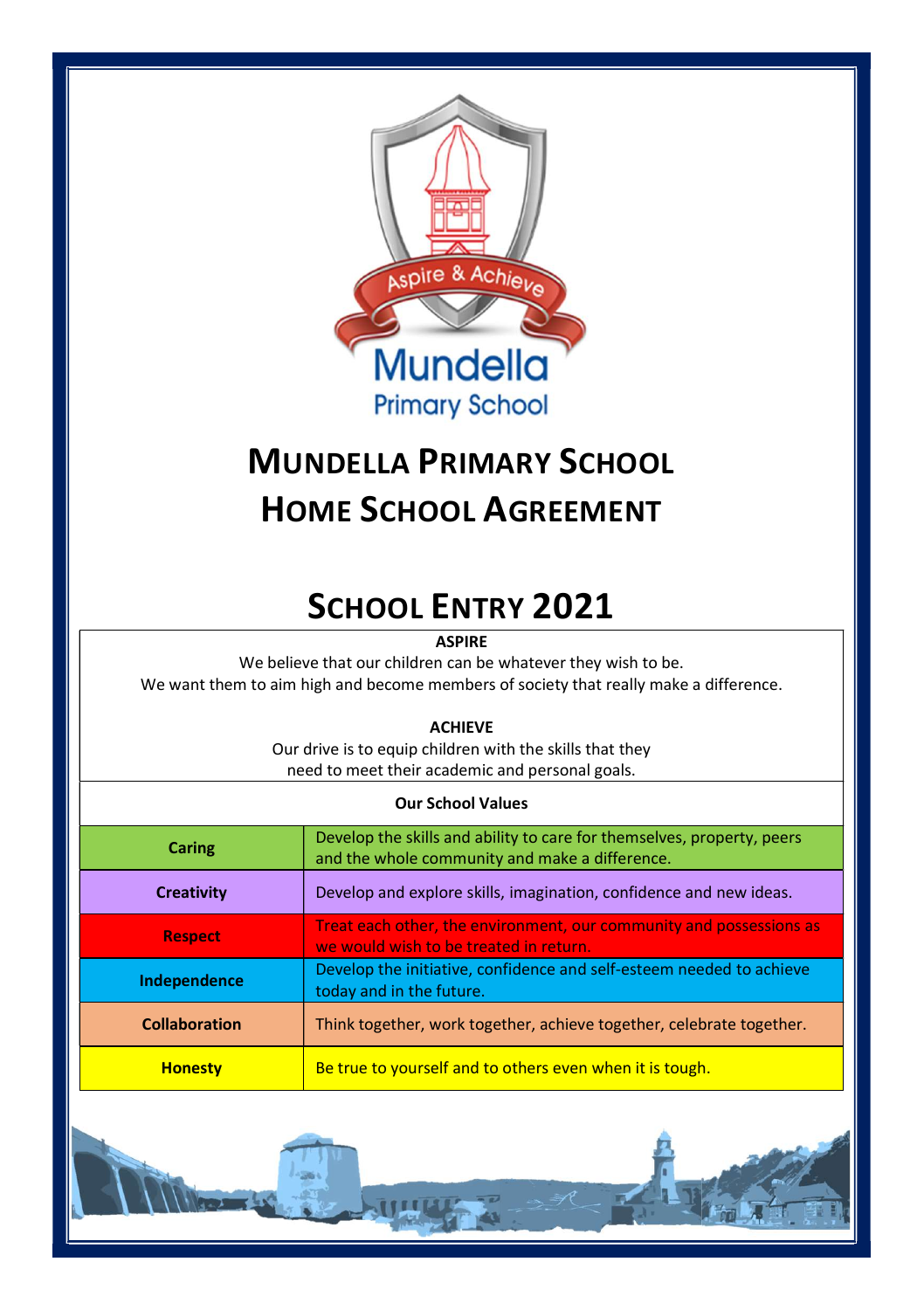#### As a pupil of Mundella Primary School I will make sure that i:

- Come to school every day, on time and ready to learn.
- Share and talk about any worries I have and ask for help if I need it.
- Strive to achieve my best and also to value the achievements of others.
- Be proud of myself and the Mundella school values.
- Be polite and helpful to others, respecting all other members of our school community, property and environment and will keep the school e-safety rules.
- Wear School uniform, taking pride in my appearance, remembering that I represent my school at all times.
- Complete homework set by my teacher and endeavour to develop good independent study skills.
- Tell my parents/carers about what happens in school and give them messages and letters on the day they are given to me.

Signed by pupil: ……………………………………………………………………………

Date: …………………………………

This is me. My name is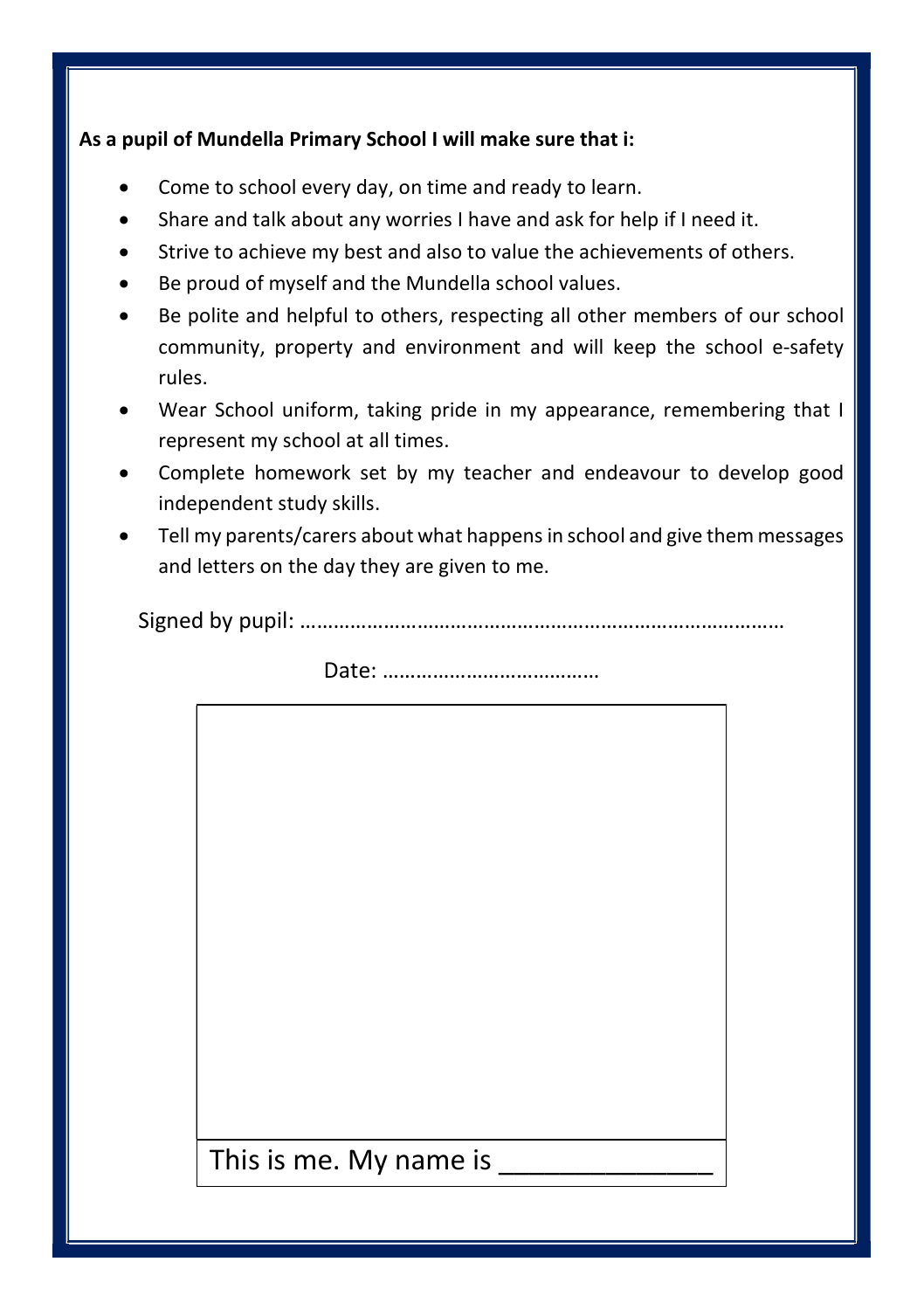#### As a family we will make sure that we:

- Make sure our child's attendance is good (at least 95%), and that they arrive at school on time ready for learning and are collected promptly at the end of the school day or from clubs. We will always inform the school on the first day of any absence.
- Share any information that will support the school in supporting our child, including any concerns or problems that may affect our child's behaviour or learning.
- Support the school's policies and expectations for behaviour and good manners.
- Ensure our child wears the correct school uniform and the correct indoor and outdoor PE kit and appropriate footwear.
- Ensure that our child is always dressed appropriately for school activities, e.g. sun cream, sun hats for the summer and warm coat, appropriate shoes for the winter.
- Support our child with homework and home learning opportunities.
- Attend events and parent-teacher meetings to share our child's learning, progress and achievements.
- Support the school's inclusive ethos.
- Support the school's approach to Online Safety (and will not upload or add pictures, video or text that could upset, offend or threaten the safety of any member of the school community).
- Read letters and access information the school provides and return all reply slips and permission forms on time.
- Respect all members of the school and local community, by behaving in a calm and considerate manner.

Signed by Parent(s)/Carer(s): ………………………………………………………..

Date: …………………………….

This is my family.